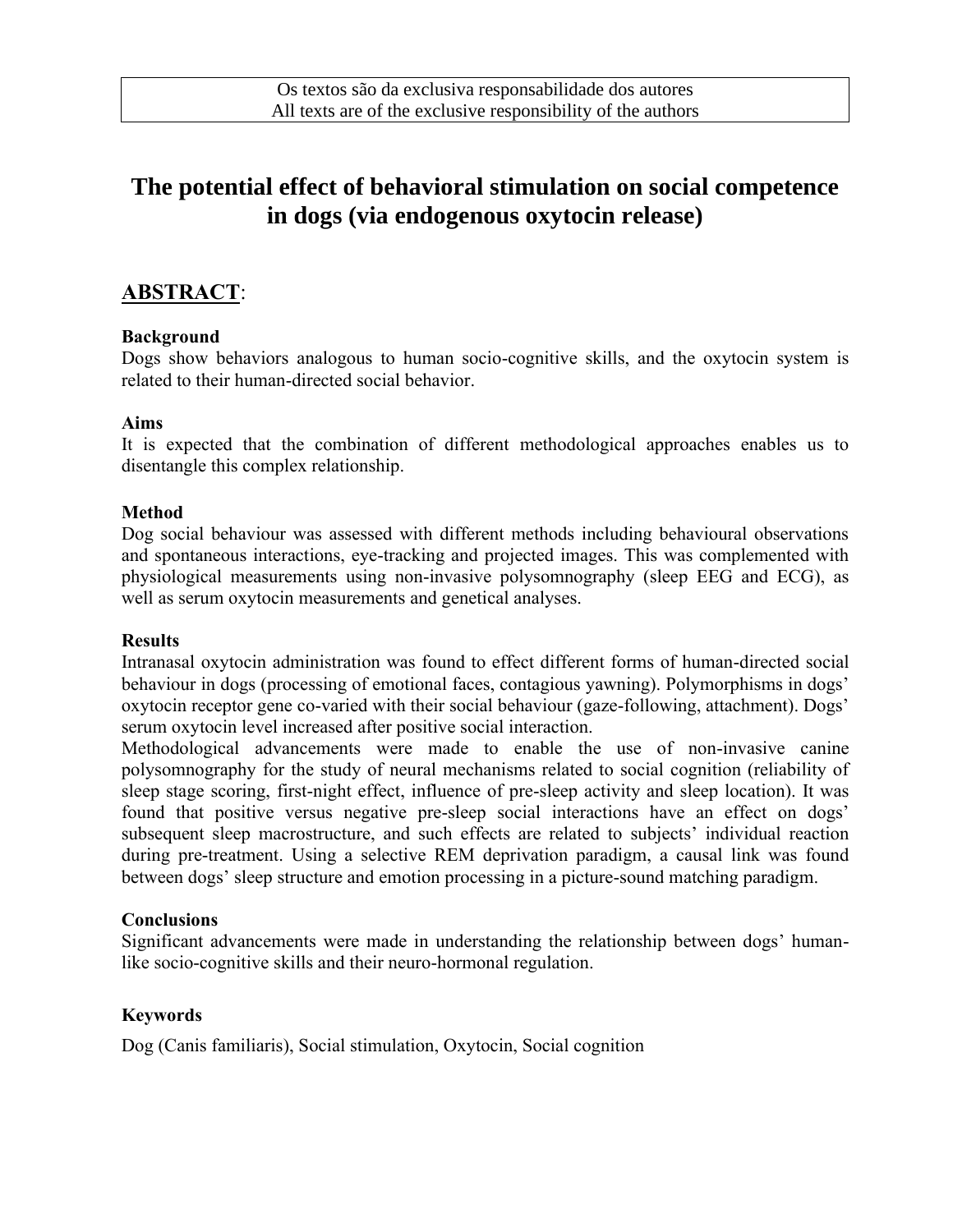# **Published Work:**

Bódizs, R., Kis, A., Gácsi, M., & Topál, J. (2019). Sleep in the dog: comparative, behavioral and translational relevance. *Current Opinion in Behavioral Sciences, 33*, 25-33. doi: 10.1016/j.cobeha.2019.12.006

Bolló, H., Kovács, K., Lefter, R., Gombos, F., Kubinyi, E., Topál, J., & Kis, A. (2020). REM versus Non-REM sleep disturbance specifically affects inter-specific emotion processing in family dogs (Canis familiaris). *Scientific Reports, 10*: 10492. doi 10.1038/s41598-020-67092-5

Bunford, N., Andics, A., Kis, A., Miklósi, Á., & Gácsi, M. (2017). Canis familiaris as model for non-invasive comparative neuroscience. *Trends in Neuroscience, 40*(7), 438-452. doi: 10.1016/j.tins.2017.05.003

Bunford, N., Reicher, V., Kis, A., Pogány, A., Gombos, F., Bódizs, R., & Gácsi, M. (2018). Differences in pre-sleep activity and sleep location are associated with variability in daytime/nighttime sleep electrophysiology in the domestic dog. *Scientific Reports, 8*: 7109. doi: 10.1038/s41598-018-25546-x

Gähwiler, S., Bremhorst, A., Tóth, K., & Riemer, S. (2020). Fear expressions of dogs during New Year fireworks: a video analysis. *Scientific Reports, 10*: 16035. doi: 10.1038/s41598-020- 72841-7

Gergely, A., Kiss, O., Reicher, V., Iotchev, I., Kovács, E., Gombos, F., ... Kis, A. (2020). Reliability of family dogs' sleep structure scoring based on manual and automated sleep stage identification. *Animals, 10*(6), 927. doi:10.3390/ani10050000

Gunde, E., Czeibert, K., Gábor, A., Szabó, D., Kis, A., Arany-Tóth, A., ... & Kubinyi, E. (2020). Longitudinal Volumetric Assessment of Ventricular Enlargement in Pet Dogs Trained for Functional Magnetic Resonance Imaging (fMRI) Studies. *Veterinary Sciences, 7*(3), 127. doi: 10.3390/vetsci7030127

Hritcu, L. D., Horhogea, C., Ciobica, A., Spataru, M. C., Spataru, C., & Kis, A. (2019). Conceptual replication of canine serum oxytocin increase following a positive dog-human interaction. *Revista de Chimie, 70*(5), 1579-1581

Iotchev, I. B., Kis, A., Turcsán, B., Tejeda Fernández de Lara, D. R., Reicher, V., & Kubinyi, E. (2019). Age-related differences and sexual dimorphism in canine sleep spindles. *Scientific reports, 9*(1), 10092. doi:10.1038/s41598-019-46434-y

Iotchev, I. B., Reicher, V., Kovács, E., Kovács, T., Kis, A., Gácsi, M., & Kubinyi, E. (2020). Averaging sleep spindle occurrence in dogs predicts learning performance better than single measures. *Scientific Reports, 10*: 22461. doi: 10.1038/s41598-020-80417-8

Iotchev, I. B., Szabó, D., Kis, A., & Kubinyi, E. (2020). Possible association between spindle frequency and reversal-learning in aged family dogs. *Scientific Reports, 10*(1), 6505. doi: 10.1038/s41598-020-63573-9

Kis, A., & Topál, J. (2020). Response to intranasal oxytocin, empathy, and contagious yawning in dogs and humans. *Applied Animal Behaviour Science, 224*, 104969. doi: 10.1016/j.applanim.2020.104969